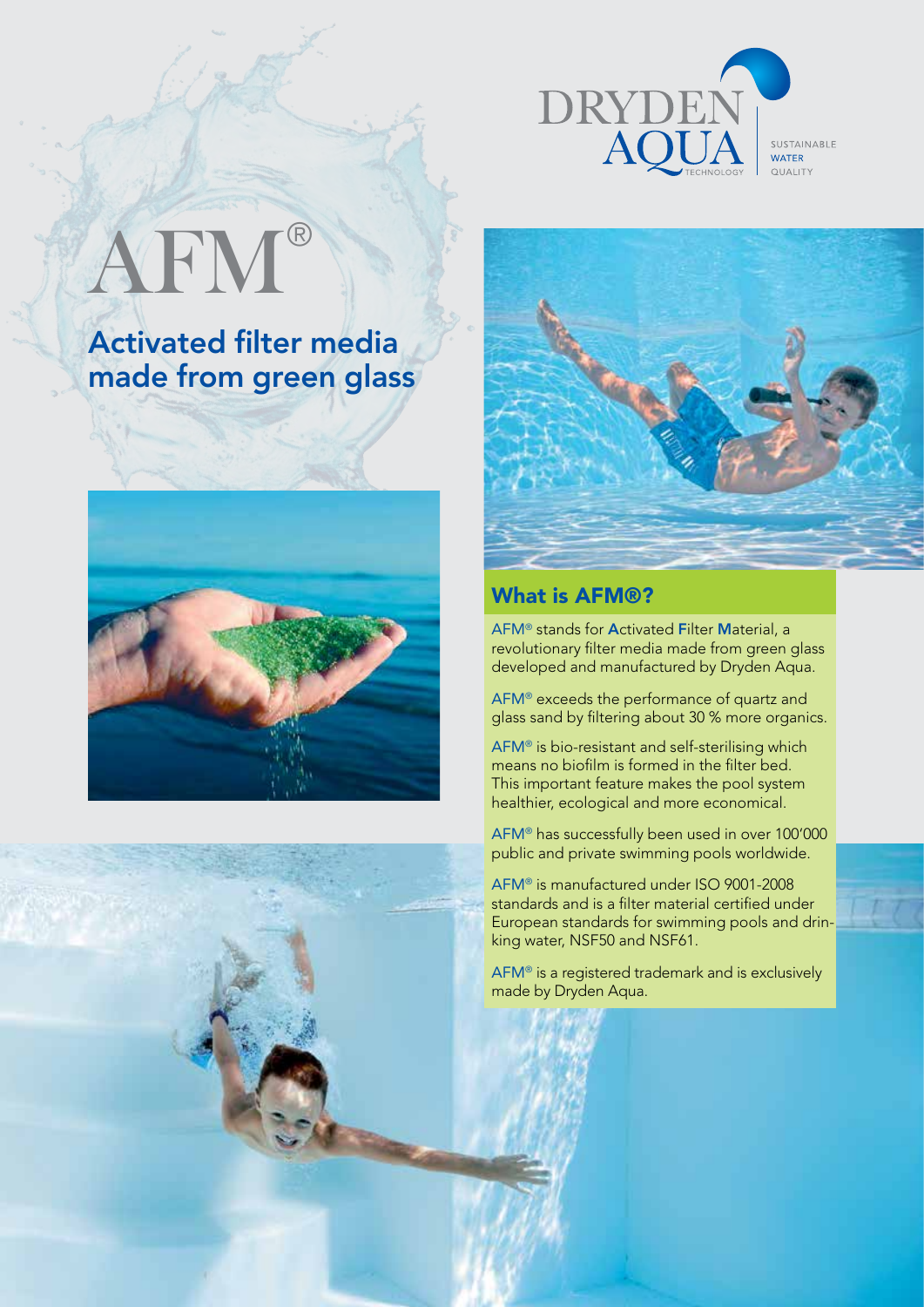## AFM® exceeds the performance of quartz and glass sand by far

#### 1. Crystal clear water:

AFM® filters much finer than quartz or glass sand. At 20 m/hr filtration speed a nominal filtration of 5 microns is achieved without flocculation – AFM® filters at least 30 % more organic substances than fresh quartz or glass sand. With optimised coagulation and flocculation with APF and ZPM, a nominal filtration of less than 0.1 microns can be achieved.

#### 2. Lower chlorine consumption means less secondary chlorine reaction products:

chlorine is an excellent disinfectant. But in reaction with organic and inorganic substances it also produces undesirable, harmful reaction by-products such as trichloramine and THM's. The more chlorine is consumed the more secondary reaction by-products are produced. With AFM® we can remove far more substances than with sand or glass sand. This applies particularly in connection with coagulation and flocculation. Everything that can be filtered out and removed in backwash process doesn't have to be oxidised. The better the filtration the lower the chlorine consumption and less disinfection by-products are produced.

#### 3. Bioresistant – no home for bacteria, viruses and other pathogens:

sand is a good mechanical filter but it's also an ideal breeding ground for bacteria. Within just a few days every grain of sand is colonised by bacteria. They immediately form mucus to protect themselves against the disinfectant. In this so-called «biofilm» live entire communities of bacteria and other pathogens – including Legionella. If you have no organic film in your filter there are also no Legionella.

#### 4. No trichloramine and no chlorine smell:

the bacteria in the biofilm convert urea into ammonia which then reacts with chlorine to inorganic chloramine (mono, di- and trichloramine). Trichloramine causes the unpleasant chlorine smell and is also a severe health hazard. If however, no heterotrophic bacteria are present, urea remains in the water. It reacts with chlorine to the harmless chlorine urea. No biofilm – no trichloramine - no chlorine smells.

#### 5. Filter function remains good with AFM® for many years:

No biofilm in the AFM® filter also means no channel formation to disrupt the filter function. Due to filter contamination the performance of a sand filter worsens dramatically after 6 - 12 months despite frequent backwashing. The performance of AFM® remains consistently high for many years.



Pool 3 m deep, zero turbidity, 25 m visibility range



Bacteria cling to surfaces (walls, floor, piping systems



Anoxic zones in the filter bed Channelling in the filter bed Sand filter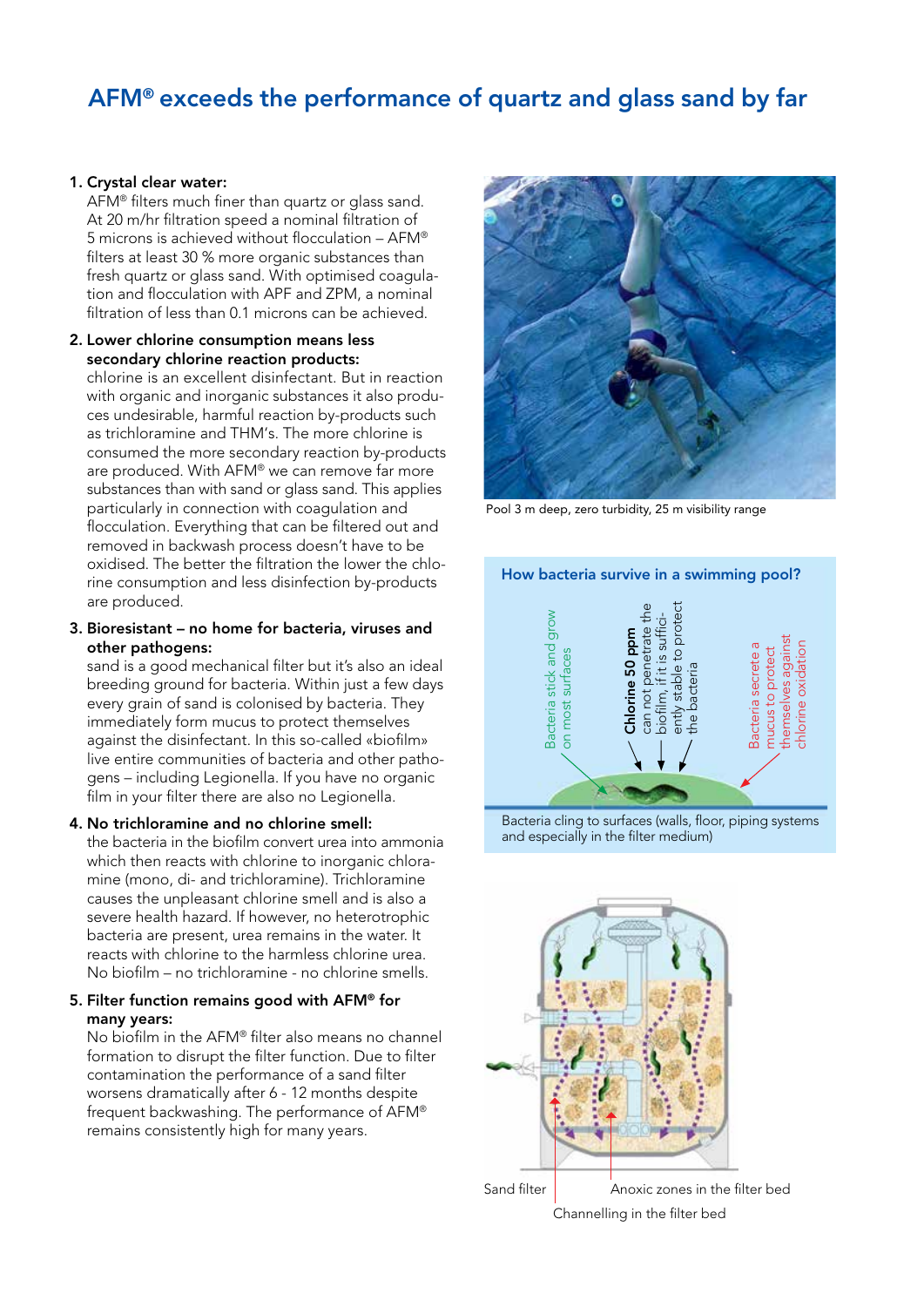## What makes AFM® that effective?



#### 1. Clean Green glass:

The raw material used for AFM® has to have a very specific glass quality. AFM® is only made from pure green glass which is the only glass that has the necessary metal oxides to make AFM® self-sterilising.

#### 2. Ideal hydraulic properties:

The raw material is broken into the optimal grain size and grain shape. The correct shape is crucial for the outstanding hydraulic characteristics of AFM®. Balls (glass beads or pearls) as well as plates are not suitable for clean water applications. For security reasons, no dangerous glass splinters are allowed to be present in the filter material. Our ISO certified manufacturing process ensures that this is not the case.

#### 3. Activation process:

The AFM® activation process creates a mesoporous structure with a huge catalytic surface area. Typically crushed glass or sand has a surface area of 3'000 m2 per m3 but activated AFM® has a surface area of over 1'000'000 m2 per m3 which is over 300 times greater surface area for adsorption and catalytic reactions. Hydroxyl groups on the surface give AFM® a strong negative charge known as the zeta potential that attracts heavy metals and organic molecules. In the presence of oxygen or oxidising agents the catalytic surface generates free radicals that make AFM® selfsterilising and protect AFM® from bacteria.

#### Dryden Aqua Integrated System (DAISY)

was developed with the aim to eliminate hazardous by-products of the disinfection.



- 2 Coagulation and flocculation with APF and ZPM
- 3 Catalytic oxidation with ACO and ZPM

#### Your advantages at a glance

Crystal clear water – AFM® filters much finer than quartz or glass sand.

Lower chlorine consumption - Everything that is filtered out doesn't have to be oxidised.

No smell of chlorine – No heterotrophic bacteria means no trichloramine and thus no disturbing and harmful chlorine smell.

No Legionella - Legionella and many other pathogens grow in the protection of the biofilm. No biofilm means no Legionella.

Ecological and economical – AFM® and the integrated Dryden Aqua system save resources such as water, chlorine and energy.

#### Comparison quartz, glass sand and AFM®



AFM® has a approximately 300 times greater surface as quartz or glass sand.



#### Bottom line:

The chemistry of the glass, the particle shape and especially the activation process give AFM® these important properties to clearly outperform sand and glass sand filters .The large surface has a strong negative charge to adsorb organics and small particles. The surface also has metal oxide catalysts which produce free radicals and thus a high redox potential. Therefore AFM® is self-disinfecting. AFM® prevents bacteria from settling to make it a unique, bio-resistant filter material.